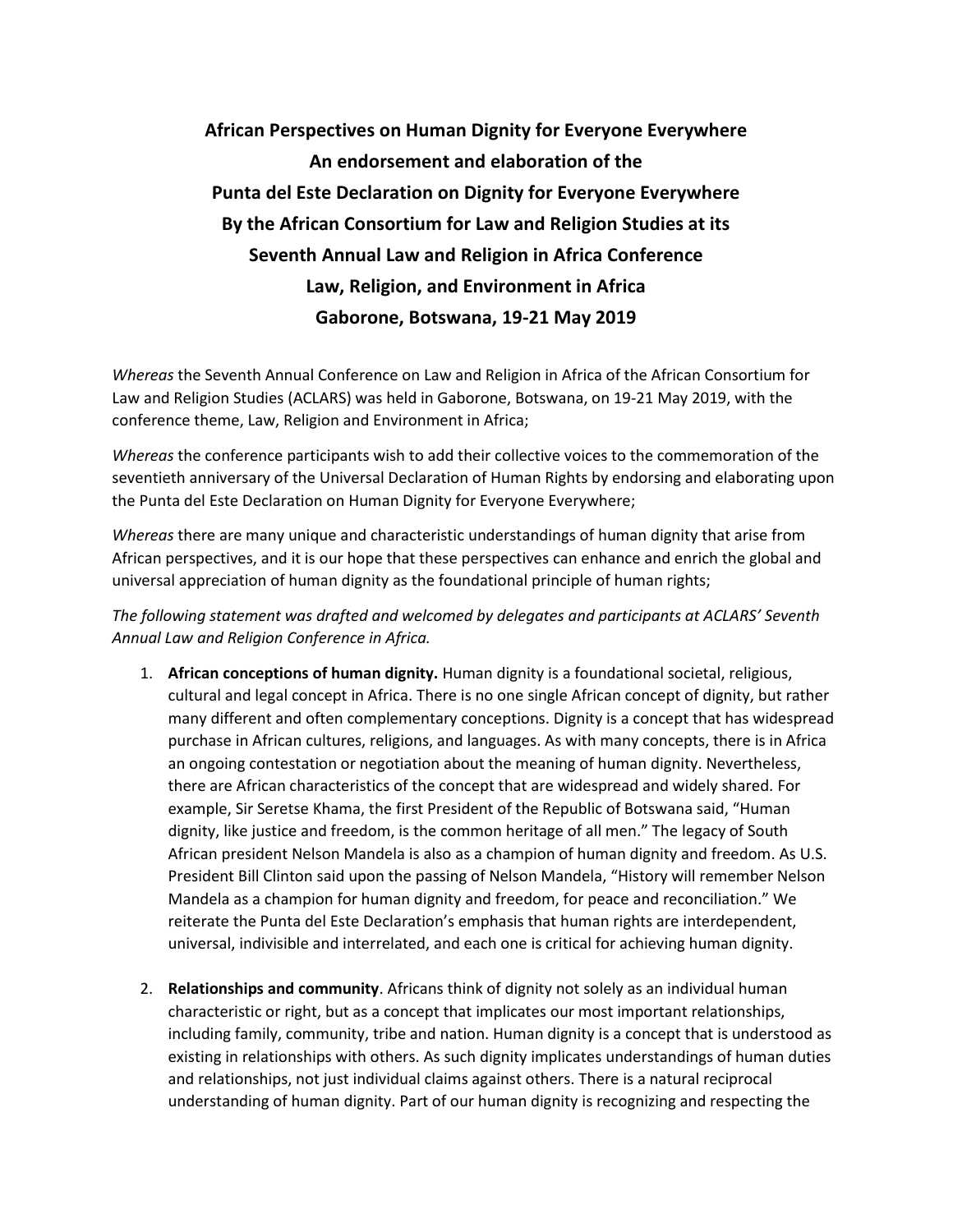dignity of others. An African perspective on dignity is outward looking, not just inward reflecting.

For example, in southern Africa, the Nguni Bantu concept of *Ubuntu* (in isiXhoso/*botho* in Setswana) and in Eastern Africa's Kiswahili concept of *Utu are* closely related to human dignity, and clearly involve a relational character of human lives existing in connection and community with others. In some African cultures such as Botswana, the concept of totems is closely related to the idea of familial ties, which extend broadly, creating connections with others. African thinking about dignity necessarily includes the idea of equality; a concern for dignity is a concern for the equal dignity of all.

The meaning of dignity is taught first of all in the home, by parents and grandparents, and should then be reinforced by primary and secondary education, and through societal institutions such as mosques and churches.

In some African countries, including Zimbabwe, the idea of dignity is closely associated with the idea of solidarity. This communal ideal of unity and sharing confirms a communal dimension to human dignity.

- 3. **An indigenous concept.** While "human rights" is a concept that can be difficult to translate into some African languages, the concept of human dignity is much easier to integrate linguistically. Rights are claims of what someone owes us, whereas dignity is something that is inherent in the human person. For example, in the Yorùbá language rights (*eto*) are assertions of a claim of something owed to you, whereas dignity (*iyi*) lies at the foundation of rights. While the idea of rights resonates with Africans, in African languages such as Yorùbá, dignity (*iyi*) is a noun, a state or quality of being. Even when there is not agreement about the specific definition of human dignity, it is a concept that resonates widely and meaningfully. We believe there is much that can be learned from various African perspectives on dignity that will enrich not only African understandings of this concept, but global understandings as well.
- 4. **Many meanings of dignity.** There are many different meanings of dignity in African contexts, including the idea of living a dignified life (which can be related to ceremony and honor), dignity as rank or status (which can be hierarchical), dignity as a moral ideal (reflected in dignified behavior, including dress), dignity as a right, dignity as a personal responsibility (the duty to behave in a dignified manner), as well as dignity as describing the inherent value and worth of the human person. In a fundamental sense, because they are human, all human beings have dignity, even if they behave in ways that are undignified. We can urge others, such as our children, to behave with dignity without questioning the inherent human dignity of all regardless of how they behave.

There are dimensions of dignity that include living a complete and virtuous human life, for example reflected in the Yorùbá people's concept of *omoluwabi*, which suggests the ideal of someone who has a good character in all dimensions of life, reflecting virtue or good character in every sphere. This idea of being completely trustworthy, courageous, hard-working, humble,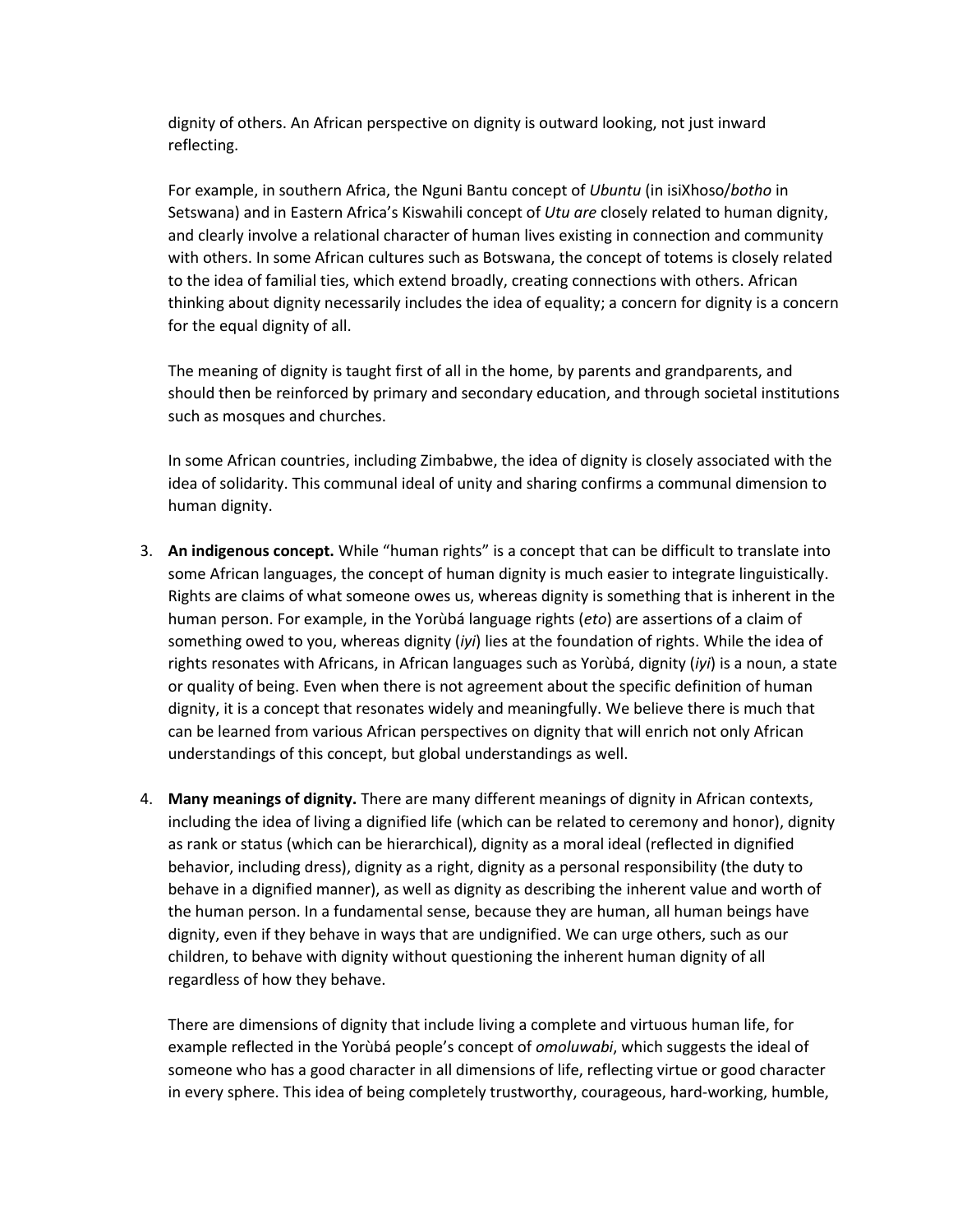and of good character, and of treating others with respect, is also an ideal that is closely related to the ideal of dignity.

Discussions of human dignity, as with discussions of human rights, should take place in a spirit of genuine dialogue, including between the northern and southern hemispheres, rather than in a spirit of instruction or direction. When we focus on one perspective of human dignity, we should not mistake it as an "African" perspective, since there will be many African perspectives. Dignity eludes definition and capture by any one group or viewpoint.

- 5. **Dignity as a right and as a "mother" of rights.** In some countries, such as South Africa and Nigeria, human dignity is a recognized fundamental constitutional right, and there are important judgments of these nations' highest courts elaborating the meaning of human dignity and related concepts such as *Ubuntu*. Even in places where human dignity is a recognized constitutional right, there are challenges in definition, scope and implementation of the right. In other countries, human dignity is a foundational concept, but is not itself a legal right. It can be understood as the "mother" of rights, or lying at the genesis of rights. While dignity is foundational, this is not to understate the importance of rights or of the duty of states to respect and protect rights. Dignity is a common concept in African society, and in the contemporary world, human rights can be seen as a way of operationalizing human dignity. The concept of human dignity can reinforce what we know and have as human rights. Human dignity should not be used as a nebulous concept that governments can invoke to limit or deny rights to people.
- 6. **Concrete concern for basic human needs.** African discussions of dignity are less abstract and theoretical than some other discussions of dignity, focusing on basic human needs that must be satisfied in order to be fully human and to enjoy one's basic human dignity, including food, clothing, shelter, gainful employment, and the ability to care for oneself and one's family. Social and economic rights are the cornerstone of human dignity. In many African contexts, including Mozambique, dignity is understood as relating to the basic capacity to fulfill one's human needs, and then to be able to help fulfill the needs of others, including family and extended relations. Thus, discussions of dignity need to focus on basic human needs and capacities, such as the ability to find meaningful and remunerative work that is sufficient to provide for oneself and one's family. Discussions of human dignity will be regarded as too theoretical and abstract if they do not include an emphasis on basic economic and social rights, including not just problems of poverty, but of extreme poverty. The rising generation, including university students, will not have patience with theoretical discussions of human dignity when their education does not empower them with basic capacities to make a decent living.

An African perspective on human dignity is also to be mindful of the most serious violations of human dignity, including genocide, other atrocities, forced migrations and displacements, and extreme poverty. Hence, the saying that, "a person possesses no *'utu'"* among Kiswahili speaking communities. Extreme disparities of wealth and poverty will be viewed as a violation of human dignity.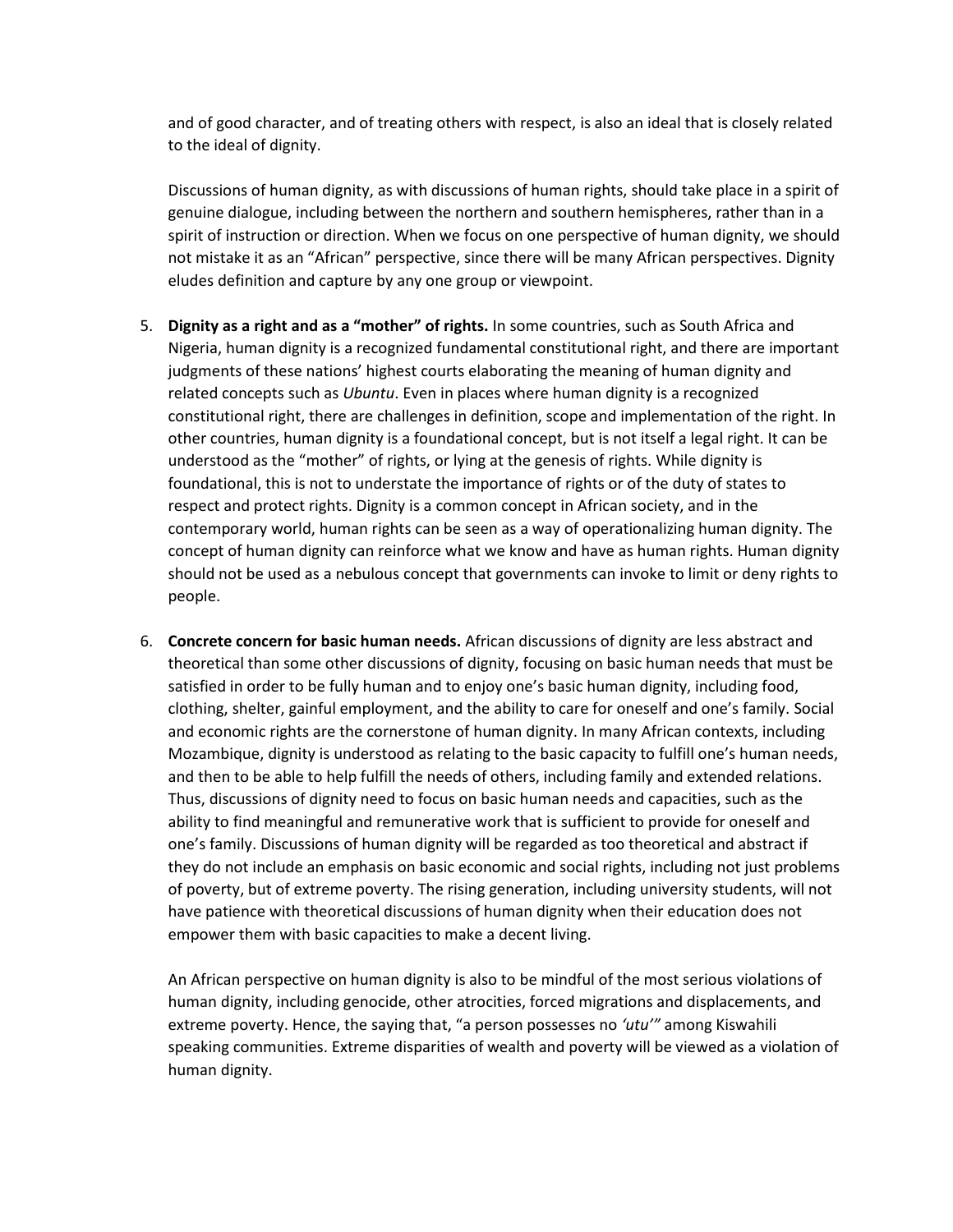7. **State obligations.** An important obligation of states is to enable its people to live lives of dignity, in light of the broad African recognition of the importance of dignity. Former presidents Julius Nyerere and Ian Khama, have respectively stressed its importance. In Julius Nyerere's farewell 1985 speech he recalled that, "The single most important task, which I set out in my inaugural address in December 1962, was that of building a united nation on the basis of human equality and dignity;" and this he reinforced in his socialist concept of *ujamaa.* And for Ian Khama, it formed a part of the 5 Ds Roadmap: Democracy, Discipline, Dignity, Development & Delivery.

In spite of the broad African recognition of the importance of dignity by some governments, there are places in Africa where dignity is often violated and places where governments do not do enough to protect human dignity and ensure it is taken seriously. Occasionally governments in Africa use references to duties in the African Charter on Human and Peoples' Rights as a pretext for not protecting human rights including human dignity.

8. **Religious and theistic foundations.** African understandings of human dignity are usually based upon a belief in God, a creator who made human beings in God's image. As such, there is an element of reverence and a dimension of humility in understanding human dignity. The idea of human dignity implicates relationships beyond those in this life, including with our creator, and with our ancestors who live in an afterlife beyond the visible world. Thus dignity implicates our treatment of the dead. Dignity implicates the departed as well, recognizing that belonging and being recognized does not just involve the present.

In some parts of Africa, understandings of dignity are inextricably connected to Islam. Muslims in Africa are familiar with the Quranic verse that God honored human beings in creating Adam as God's vice-regent or steward, and that human beings reciprocate this by treating other human beings with dignity. This is evident even in architecture (that is, in the environment), where a room of the house is dedicated to providing hospitality to strangers. This has implications for how we should treat all people, including beggars. While from a Muslim perspective, human rights may seem like a foreign concept, the concept of human dignity is not foreign, but an accepted and intrinsic part of the Muslim faith.

Christian and indigenous religions also have deep and meaningful teachings about human dignity, and each of these perspectives adds depth and flavor to an African understanding of dignity.

In spite of deep reservoirs of reverence and a sense of the sacred that infuse African understandings of dignity, it is not an exclusively religious concept; it is meaningfully significant to those who have no religious beliefs but who are morally righteous and scrupulous.

9. **Gender/age dimensions.** There may be gender dimensions in discussions of dignity that must be noticed. If dignity is understood primarily as a matter of status (the dignity of the King or of tribal elders), it can have a gender dimension that distorts the universal and inherent value of all human beings that is the hallmark of dignity. We also caution that dignity should not be